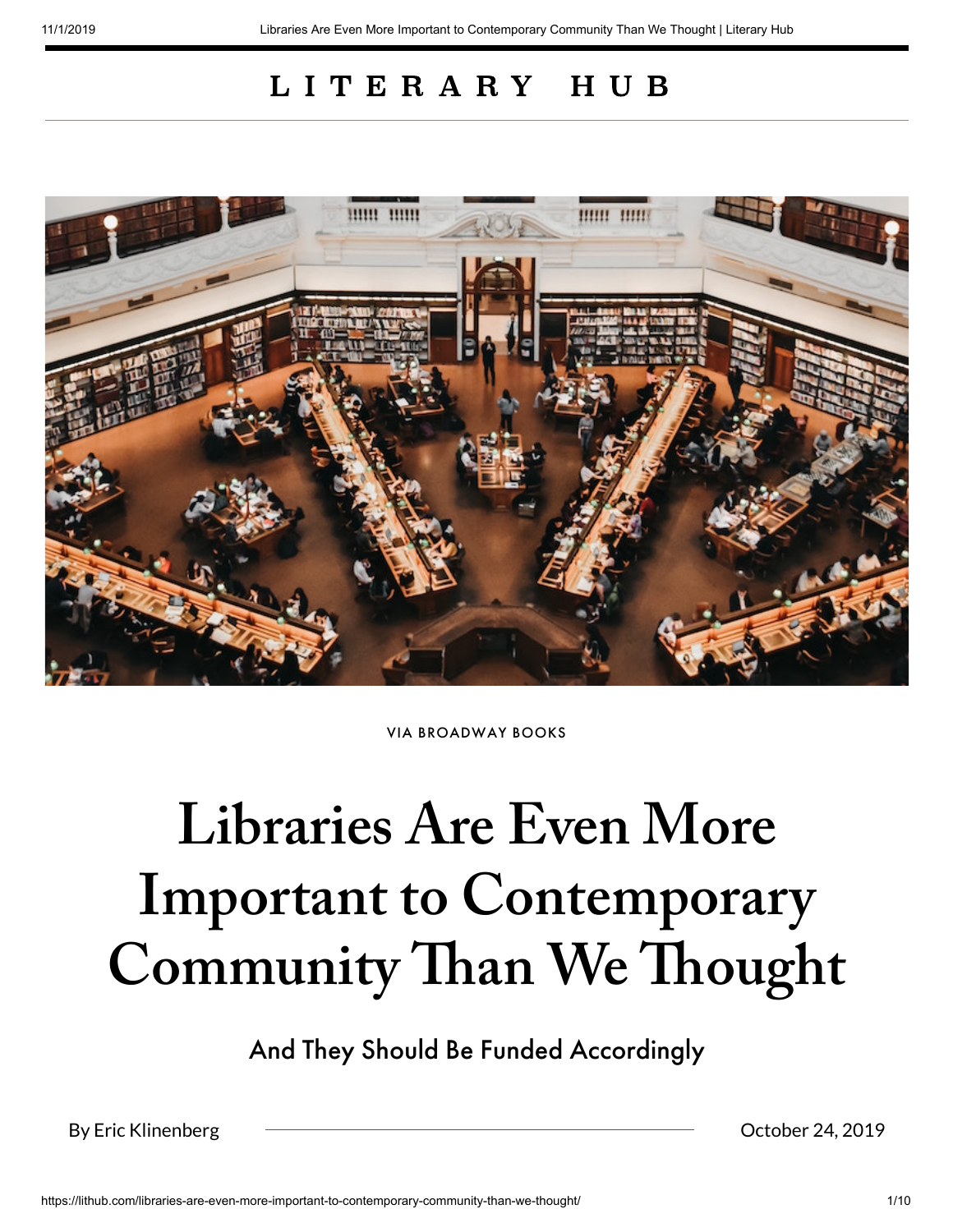y f

Libraries are not the kinds of institutions that social scientists, policy makers, and community leaders usually bring up when they discuss social capital and how to build it. Since Tocqueville, most leading thinkers about social and civic life have extolled the value of voluntary associations like bowling leagues and gardening clubs without looking closely at the physical and material conditions that make people more or less likely to associate. But social infrastructure provides the setting and context for social participation, and the library is among the most critical forms of social infrastructure that we have.

It's also one of the most undervalued. In recent years, modest declines in the circulation of bound books in some parts of the country have led some critics to argue that the library is no longer serving its historic function as a place for public education and social uplift. Elected officials with other spending priorities argue that 21stcentury libraries no longer need the resources they once commanded, because on the Internet most content is free. Architects and designers eager to erect new temples of knowledge say that libraries should be repurposed for a world where books are digitized and so much public culture is online.

Many public libraries do need renovations, particularly the neighborhood branches. But the problem libraries face isn't that people no longer visit them or take out books. On the contrary: so many people are using them, for such a wide variety of purposes, that library systems and their employees are overwhelmed. According to a 2016 survey conducted by the Pew Research Center, about half of all Americans aged sixteen and over used a public library in the past year, and two-thirds say that closing their local branch would have a "major impact on their community." In many neighborhoods the risk of such closures is palpable, because both local library buildings and the systems that sustain them are underfunded and overrun.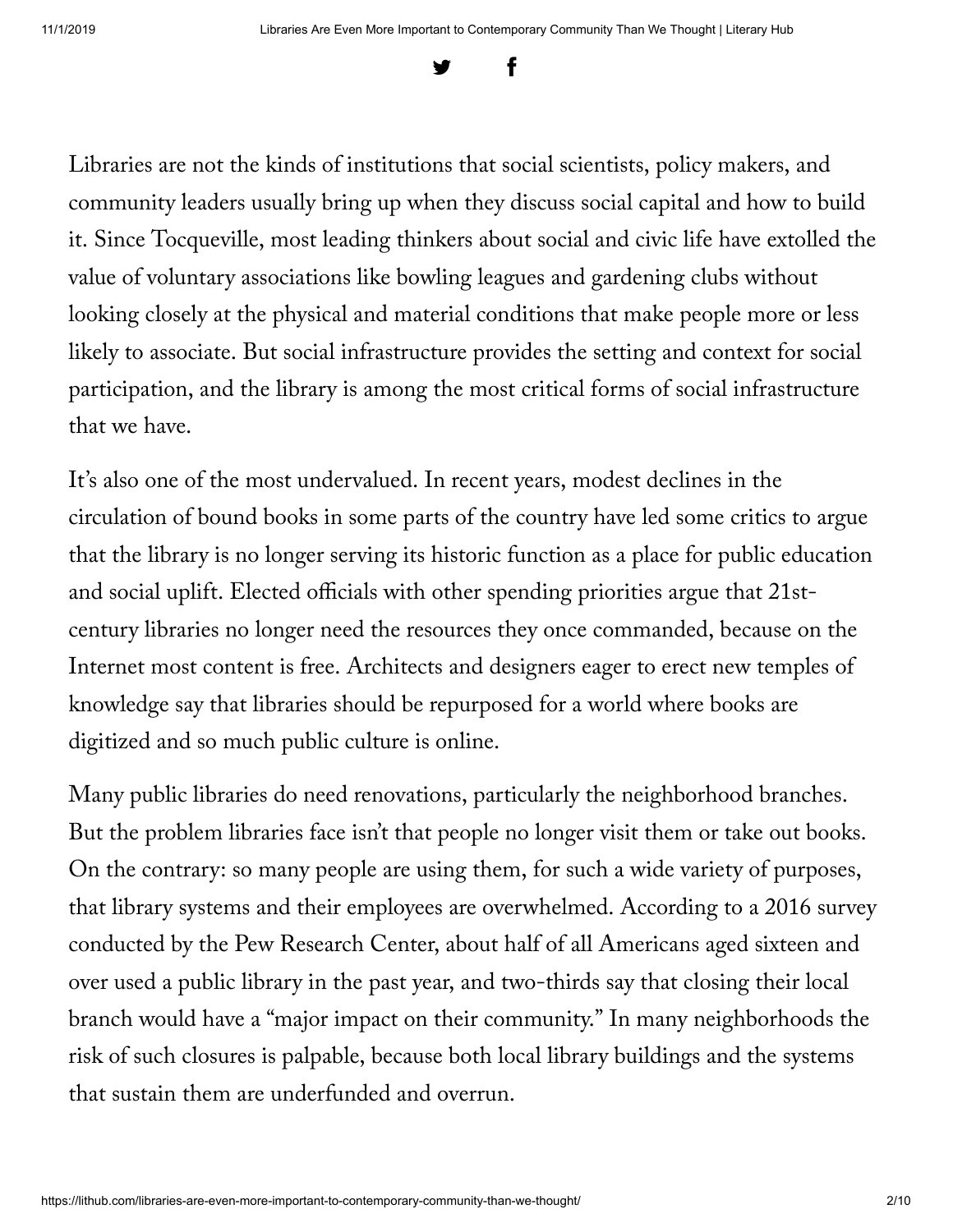In New York City, where I live, library circulation is up, program attendance is up, program sessions are up, and the average number of hours that people spend in libraries is up too. But New York City doesn't have an exceptionally busy library culture, nor is it a national leader. The distinctions belong to other places: Seattle leads the nation in annual circulation per capita, followed by Columbus, Indianapolis, San Jose, San Francisco, Jacksonville, and Phoenix. Columbus has the highest level of program attendance: five of every 10,000 residents participate in library activities there each year. San Francisco and Philadelphia are close behind, as are Boston, Detroit, and Charlotte. New York City trails them all.

New York City also ranks low in per capita government spending for the system. The New York Public Library receives \$32 for every resident, on par with Austin and Chicago but less than one-third of the San Francisco Public Library, which gets \$101 per resident.

## When hard times come, libraries ' budgets get trimmed first.

Urban library systems in the United States have long been public-private partnerships, and city governments have long relied on philanthropists to fund much of the library's work. Still, it's hard to understand why most cities give so little public support to their libraries. According to recent reports from the Pew Research Center, more than 90 percent of Americans see their library as "very" or "somewhat" important to their community, and in the past decade "every other major institution (government, churches, banks, corporations) has fallen in public esteem except libraries, the military, and first responders." Despite this support, in recent years cities and suburbs across the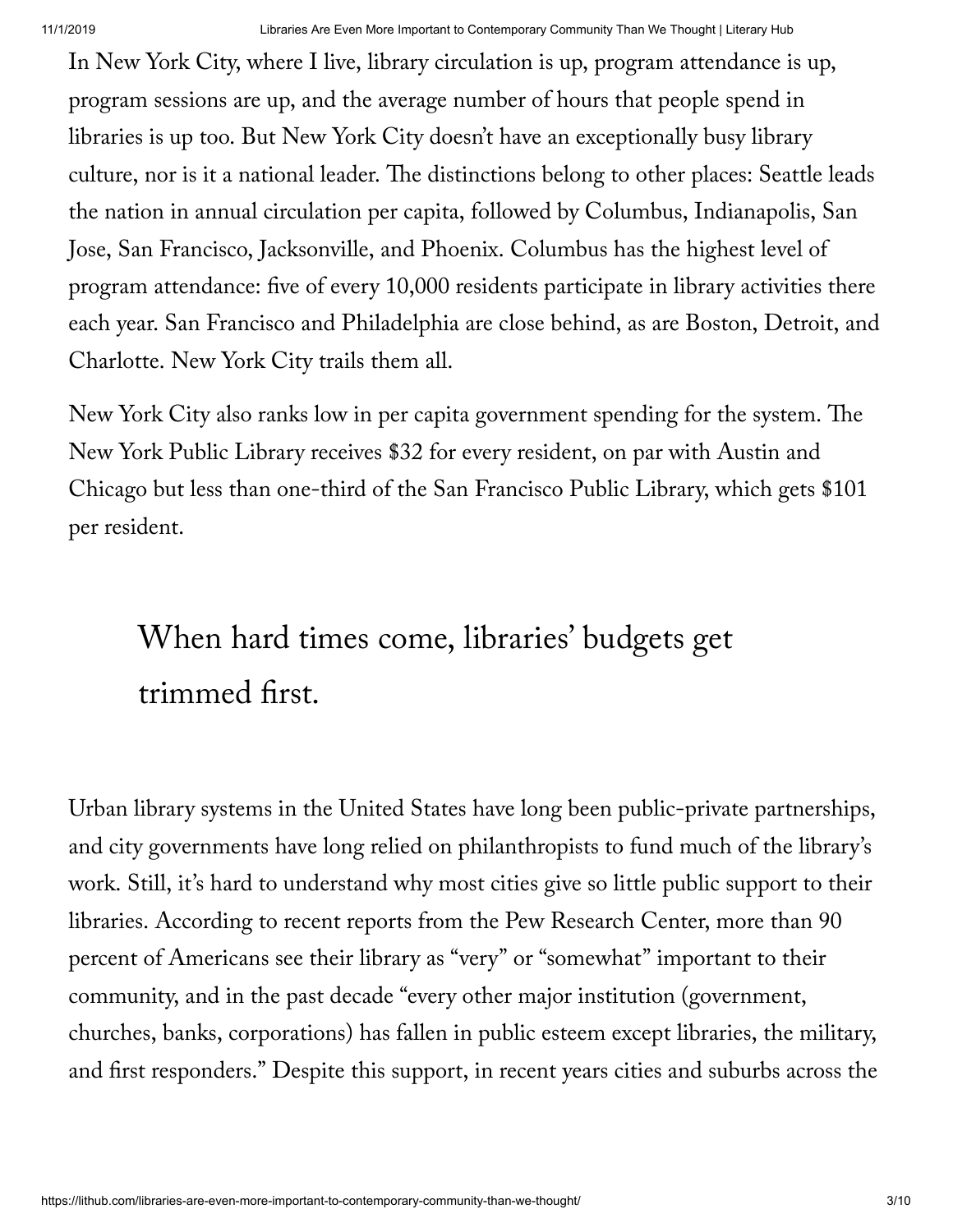United States have cut funding for libraries, and in some cases closed them altogether, because political officials often view them as luxuries, not necessities. When hard times come, their budgets get trimmed first.

\*

Doing research in New York City, I learned that libraries and the social infrastructure are essential not only for a neighborhood's vitality but also for buffering all variety of personal problems—including isolation and loneliness. And while these problems may be particularly acute in struggling neighborhoods like East New York, they're hardly confined to them. Consider Denise, a fashion photographer in her late 30s whom I met in the Seward Park Library children's floor on a chilly April morning. She's wearing jeans, a long black coat, and large tortoiseshell glasses. As she sits, she scans the room and quickly decompresses. The children's floor might not be a second home anymore, not since her daughter started preschool, but during her first few years of being a mother Denise was here almost every day.

Why have so many public officials and civic leaders failed to recognize the value of libraries and their role in our social infrastructure?

"I live close," she tells me. "We moved here six years ago. I didn't think about what it would mean to live by a library, not at all. But this place has become very dear to me. So many good things have happened because we come here." Denise stopped working when her daughter was born, but her husband, an attorney, didn't. On the contrary, the demands on his time increased, and he worked well into the evening, leaving her in a small Manhattan apartment with a baby she loved intensely but also with a feeling of loneliness beyond anything she'd experienced before. "I had a pretty bad case of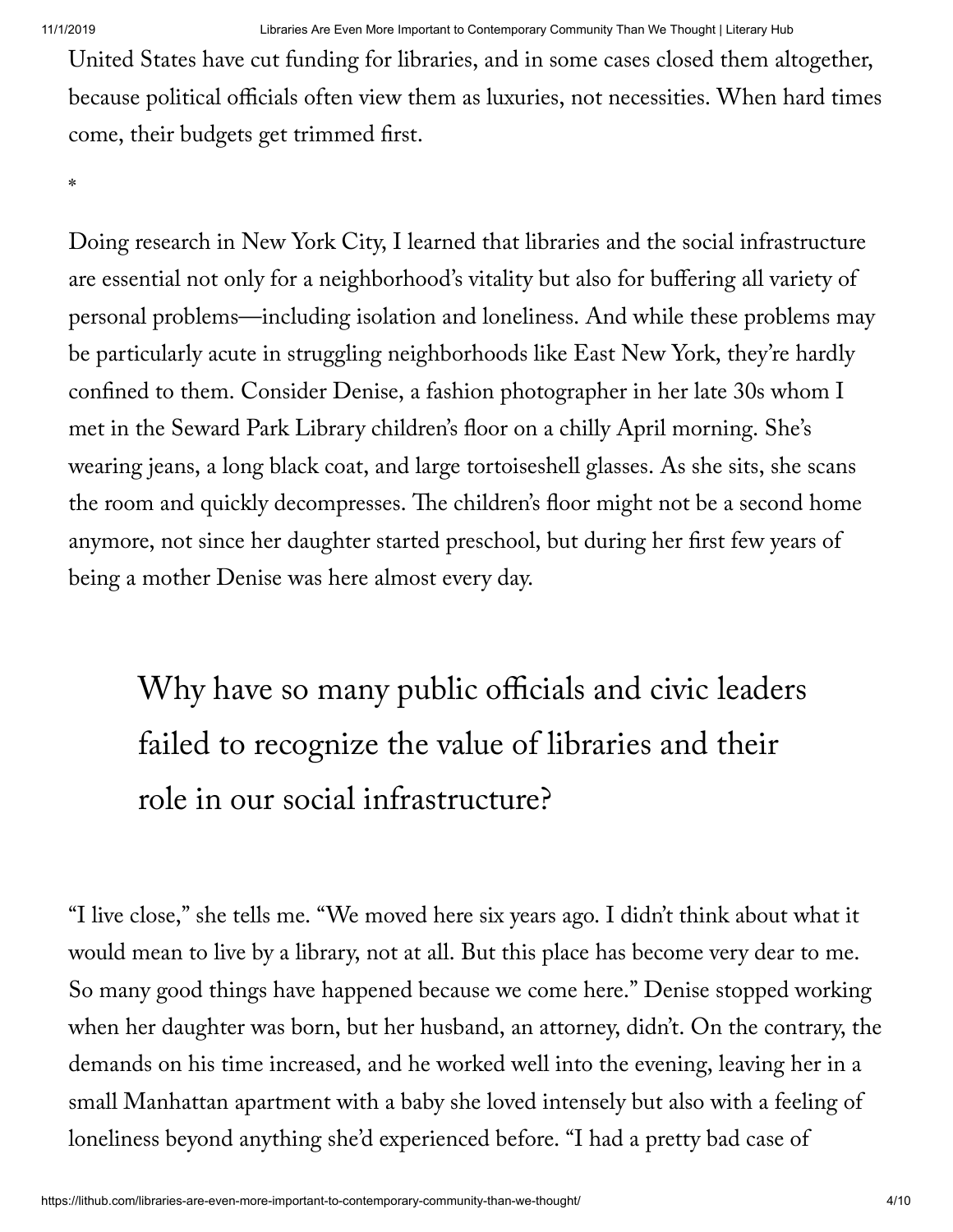postpartum depression," she tells me. "There were days when getting out of the apartment was just a huge struggle. I suddenly went from working in this job I loved to spending all my time at home trying to take care of things that really matter but that I didn't know how to do. I felt like I was in the trenches, you know? You can go crazy like that. I had to get out, but it was hard. And I didn't know where to go."

At first Denise tried taking the baby to coffee shops, hoping she'd nap or rest quietly while she went online or read. That didn't happen. "I'd go to Starbucks and there would be all these people there working or having meetings. It's a place for grown-ups, right? When the baby starts crying everyone turns around and stares at you. It's like: 'What are you doing here? Can't you take her away?' It's definitely not kid-friendly."

Denise had spent time in libraries as a child in California but hadn't used the system much since moving to Manhattan. On one especially stressful day, though, she put her daughter in the stroller and brought her into the Seward Park Library, just to see what was there. "An entire world opened up that day," she remembers. "There were the books, of course. You can't have a lot of them when you live in a small apartment, but here there are more than we could ever read. And then I discovered that there's a whole social scene going on between everyone who comes here. The parents, the nannies, the children, people in the neighborhood. The librarians! They are so kind here."

Immediately, Denise found herself surrounded by other first-time mothers who shared her struggles but could enjoy the fun parts of parenting too. She saw that her baby wasn't the only one crying when everything seemed fine, refusing to eat or nap. She realized that she wasn't alone. Denise also found more experienced mothers and babysitters who could answer most of her questions. "You just kind of start chatting," she explains, "and it's amazing but you wind up having these really personal, really intense conversations." I ask if something similar happens in parks and playgrounds, and Denise says that it does, to some extent, but that it's easier here in the library, especially on the children's floor. The room is warm and open, the children are protected, and there's an ethos that makes it easy for parents to connect with one another. "It's like you become part of the mommy tribe here," Denise explains, "and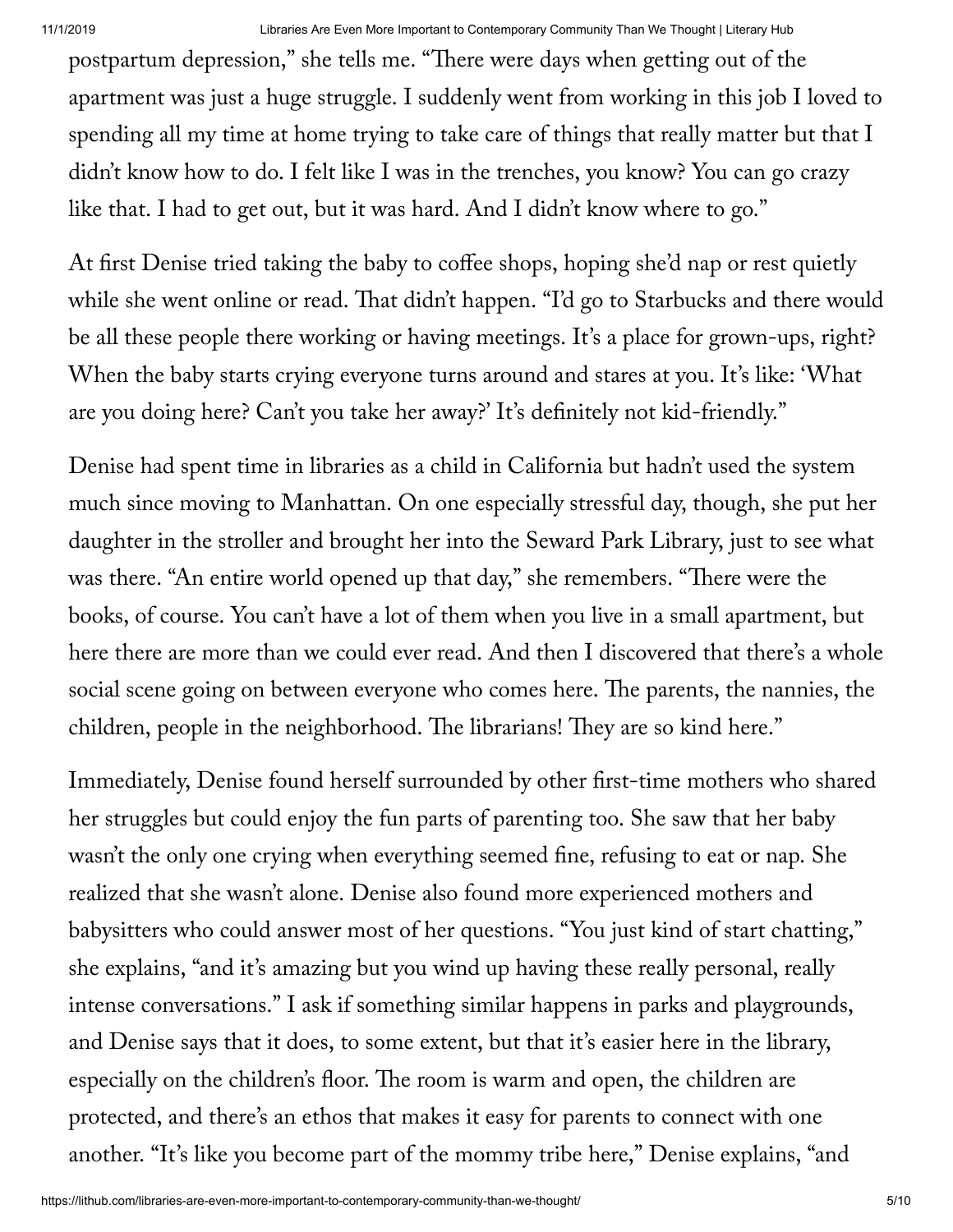that makes parenting a lot less lonely." The tribe endures, even when the kids go to school and mothers spend less time in the local branch. Some of the people Denise and her daughter met during those early years in the library remain close friends.

The accessible physical space of the library is not the only factor that makes it work well as social infrastructure. The institution's extensive programming, organized by a professional staff that upholds a principled commitment to openness and inclusivity, fosters social cohesion among clients who might otherwise keep to themselves. Friendships develop quickly in the library in part because the place sponsors so many shared activities for children and, by extension, for caretakers too. Denise and her daughter did lap-sit classes for early literacy, bilingual song and story hours, magic shows, and classes for music and art. "In those first years there's a lot of unstructured time that you're just looking to fill," Denise tells me. "You can pay to take classes in some places, but it's expensive, and sometimes you just can't get there, the schedule that day doesn't work out. The library is great because you can pop over and there's always something happening. You just check out the calendar and make it part of your week, or just show up and jump in."

### The core mission of libraries is to help people elevate themselves and improve their situation.

Librarians, Denise discovered, play an important role helping parents and children feel comfortable in the library. Sometimes, she says, they provide even greater service. "At one point, you know, our cat was not doing very well. I was thinking, 'Oh my God, my daughter is so attached to this cat. What happens if it dies?' Our librarian had recommended a lot of children's books to me, so I asked her for a book that would help my kid understand death. And you know what? She actually had a few books about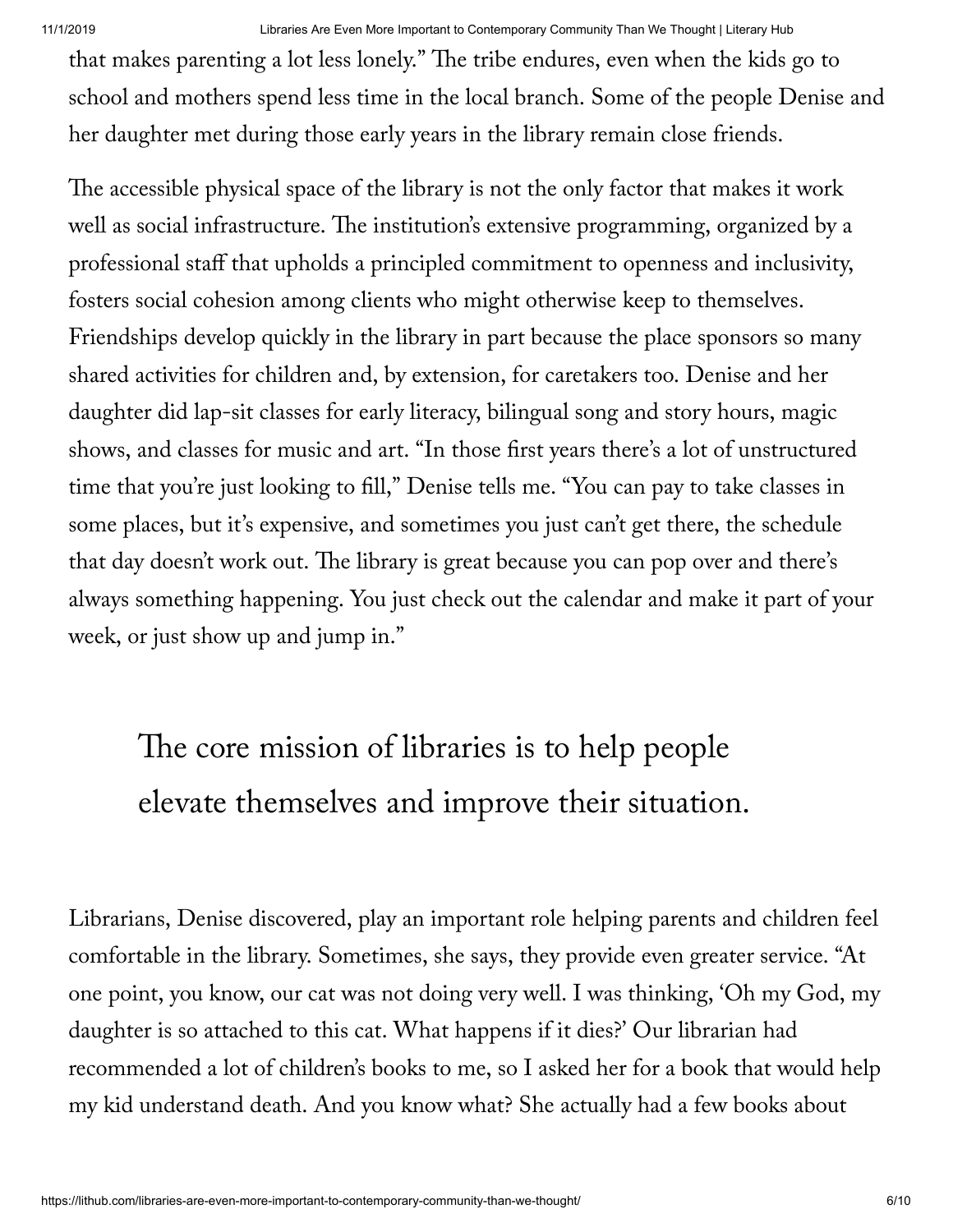11/1/2019 Libraries Are Even More Important to Contemporary Community Than We Thought | Literary Hub

pets who die. She knew what I needed! She knew!" In the end Denise's cat recovered. "She really does have nine lives," she says, laughing. "But I learned about the kind of resource I have in the library. And I felt lucky to have that help."

The help at the library made a difference in the way Denise felt about herself as a mother, and eventually she gained enough confidence to return to work. That meant hiring a nanny, and entrusting her daughter to a stranger wasn't easy. "That's such a big emotional hurdle," she says, "but there was this one nanny I saw at the library a lot, and I loved the way she was caring for this little girl. She was really involved and really sweet and really loving. I knew that's what I needed for my daughter too. I told the nanny I was going back to work and she referred me to the woman who became, like, not only my nanny, but my favorite person in the world." Denise now calls the library "a lifesaver," and though that may be an exaggeration, there's no question that the institution proved valuable in ways she'd never imagined.

\*

Why have so many public officials and civic leaders failed to recognize the value of libraries and their role in our social infrastructure? Perhaps it's because the founding principle behind the library—that all people deserve free, open access to our shared culture and heritage, which they can use to any end they see fit—is out of sync with the market logic that dominates our time. (If, today, the library didn't already exist, it's hard to imagine our society's leaders inventing it.) But perhaps it's because so few influential people understand the role that libraries already play in modern communities, or the many roles they could play if they had more support. In New York, as in cities across the United States and around the world, neighborhood libraries and librarians do all kinds of unexpected things for surprisingly large numbers of people. Their core mission is to help people elevate themselves and improve their situation. Libraries do this, principally, by providing free access to the widest possible variety of cultural materials to people of all ages, from all ethnicities and groups.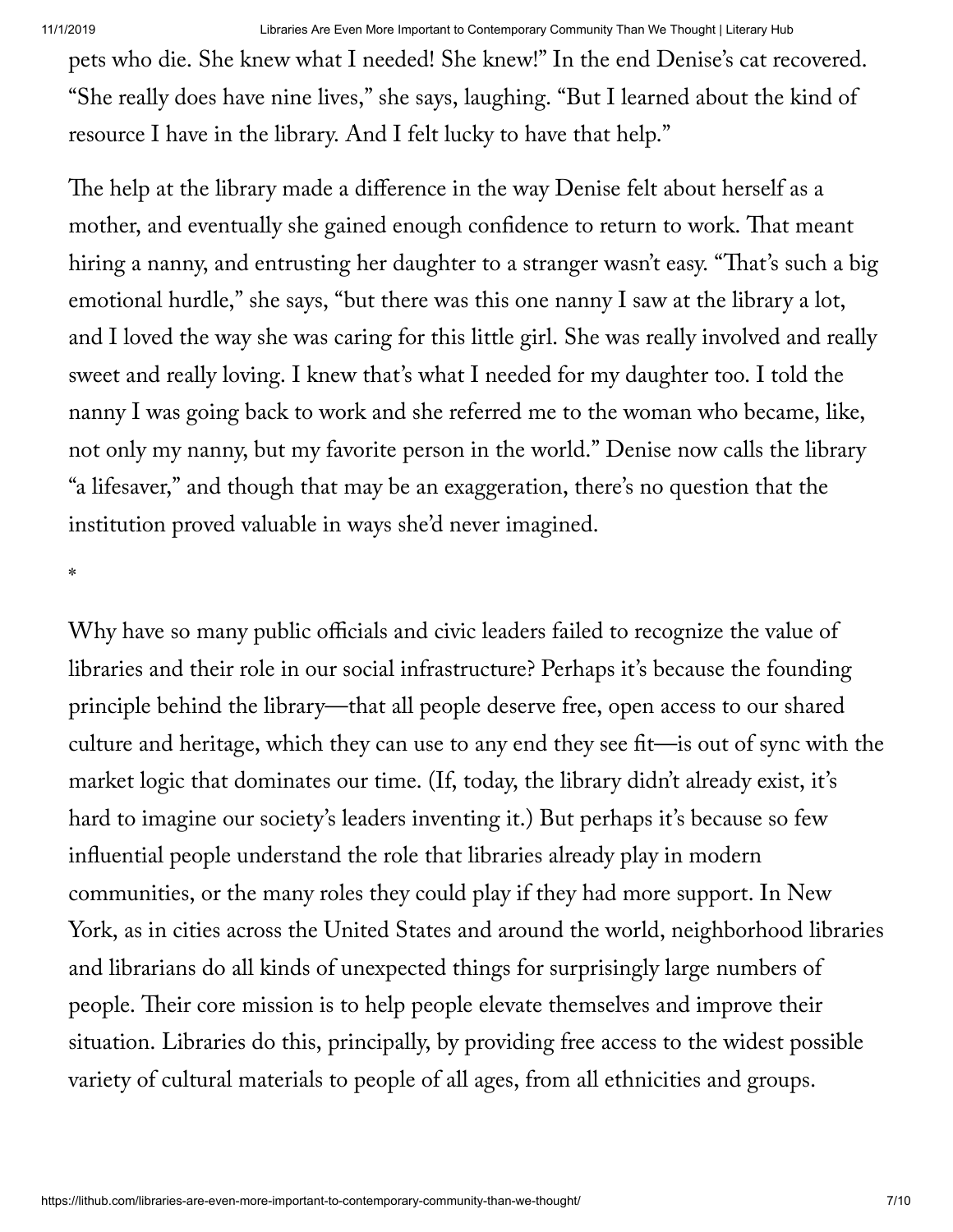For older people, especially widows, widowers, and those who live alone, libraries are places for culture and companionship, through book clubs, movie nights, sewing circles, and classes in art, music, current events, and computing. When Library Lanes scales up to the city level, no old person in the five boroughs need bowl alone again. The elderly can also participate in some of these activities in senior centers, but there they can only do them with other old people, and often that makes them feel stigmatized, as if old is all they are. For many seniors, the library is the main place they interact with people from other generations. It's a place where they can volunteer and feel useful. It's where they can be part of a diverse and robust community, not a homogeneous one where everyone fears decline.

Libraries provide different benefits to young people. They expose infants and toddlers to books and stories that would otherwise be inaccessible. They help youths inch toward independence, giving them library cards and letting them choose how to use them. Libraries offer refuge and safe space to teenagers who'd rather study or socialize than hang out in the streets. Librarians help students with homework and offer afterschool programs in art, science, music, language, and math. They recommend books, authors, even entire genres to young people who are searching for something different but can't yet name it. Libraries help children and teenagers feel responsible, to themselves and to their neighbors, by teaching them what it means to borrow and take care of something public, and to return it so others can have it too.

By doing all this, libraries also help families and caretakers.

They provide a social space and shared activities for new parents, grandparents, and nannies who feel lonely, disconnected, or overwhelmed when watching an infant or a toddler by themselves. They help build friendships and support networks among neighbors who'd never met before taking a library class. They teach parenting skills to people who want or need them. They watch children, sometimes very young ones, whose parents work late or on weekends and who can't afford childcare. They give families confidence that their kids are in good hands.